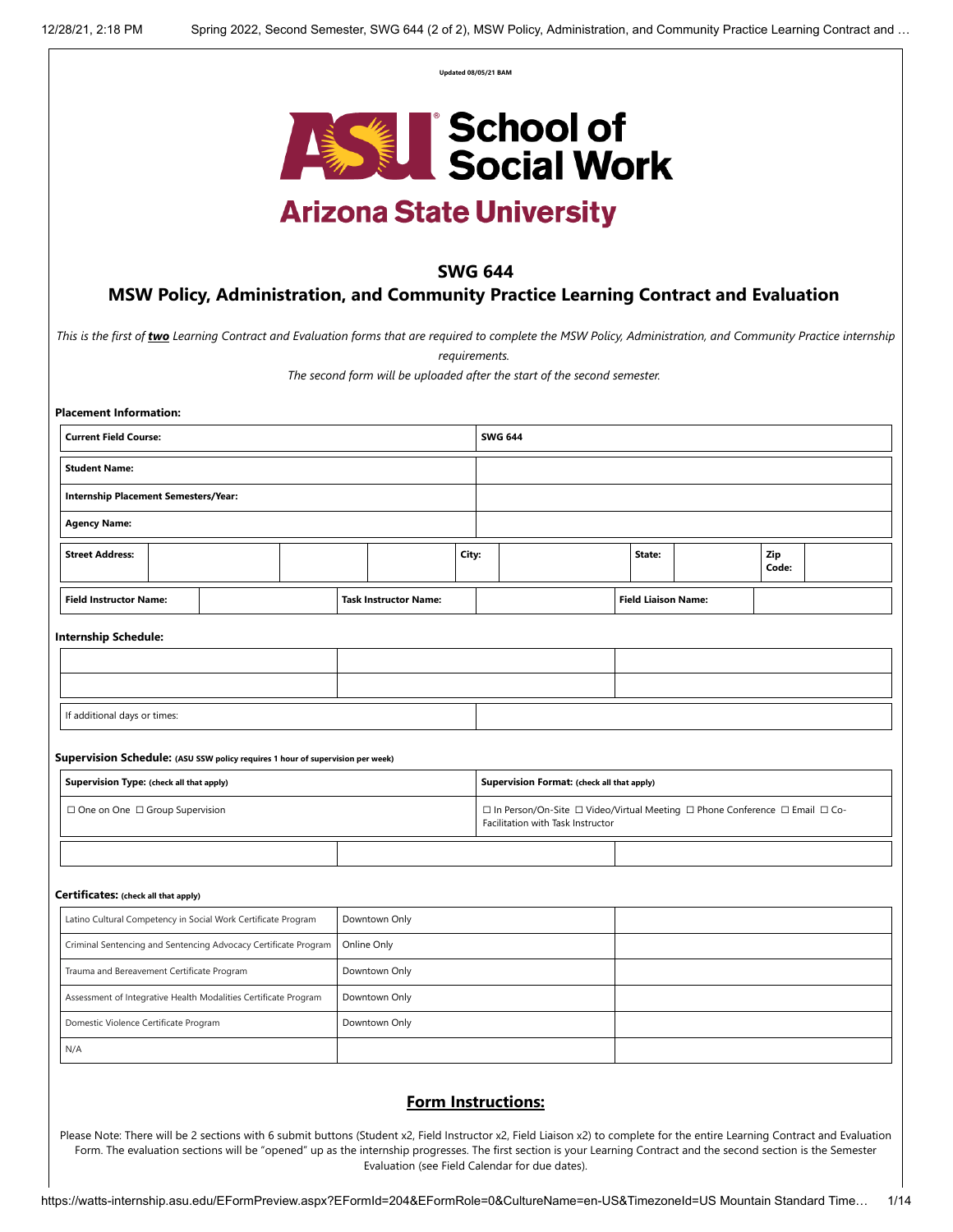It is imperative that the form is completed **IN ORDER** and all parties follow their specific directions below to avoid errors and delays in submissions.

| <b>Order to Follow:</b> | <b>Learning Contract Instructions:</b>                                                                                                                                                                                                                                                                                                                                                                                                                                                                                                                                                                                                                                                                                                                                                                                                                                                                                                                                                                                                                                                                                                                                                                       | Order to Follow: | <b>Semester Evaluation Instructions:</b>                                                                                                                                                                                                                                                                                                                                                                                                                                                                                                                                                                                                                                                                                                                                                                                                                                                                                                                                                                                                                                                                                                                                                                                                                                                                                                                            |
|-------------------------|--------------------------------------------------------------------------------------------------------------------------------------------------------------------------------------------------------------------------------------------------------------------------------------------------------------------------------------------------------------------------------------------------------------------------------------------------------------------------------------------------------------------------------------------------------------------------------------------------------------------------------------------------------------------------------------------------------------------------------------------------------------------------------------------------------------------------------------------------------------------------------------------------------------------------------------------------------------------------------------------------------------------------------------------------------------------------------------------------------------------------------------------------------------------------------------------------------------|------------------|---------------------------------------------------------------------------------------------------------------------------------------------------------------------------------------------------------------------------------------------------------------------------------------------------------------------------------------------------------------------------------------------------------------------------------------------------------------------------------------------------------------------------------------------------------------------------------------------------------------------------------------------------------------------------------------------------------------------------------------------------------------------------------------------------------------------------------------------------------------------------------------------------------------------------------------------------------------------------------------------------------------------------------------------------------------------------------------------------------------------------------------------------------------------------------------------------------------------------------------------------------------------------------------------------------------------------------------------------------------------|
| Step 1:                 | <b>Student:</b> At the beginning of the field placement internship, the<br>student, with assistance from the Field Instructor, reviews, and drafts<br>the form. Field Instructors will use the learning activities to evaluate the<br>student's mastery of each learning core competencies at the end of<br>each semester.<br>For each activity, the student must set a <b>target completion date</b> .<br>Target dates need to be unique to the learning activity and span both<br>semesters of the internship. Please note: if an activity or project is set<br>to span both semesters, plan to copy and paste the target date into<br>the second semester form.<br>For each activity, the student must select a target semester. Please<br>note: for long-term projects, please select "First and Second Semester."<br>Click the SAVE DRAFT button at the bottom of the form periodically to<br>save your work.<br><b>DO NOT</b> click the Student Learning Contract Submit button at the<br>bottom of the form to forward the Learning Contract to your Field<br>Instructor until <b>AFTER</b> the Initial Field Liaison Meeting is completed<br>with the Field Liaison and they have reviewed the form. | Step 1:          | Field Instructor: At the end of the semester, rate your intern for<br>each learning activity using the rating scale listed below. First<br>semester students should be routinely (50%) demonstrating<br>expectations. Please provide comments in the comment box below<br>each competency. The comments should provide justification<br>and/or support the scores.<br>Please note: this evaluation form follows the same learning objectives<br>as outlined in the student's Learning Contract. Be sure to evaluate the<br>student's performance and progress towards competency within the<br>context of the evaluation criteria found in the Learning Contract.<br>For each activity, if target date is "First Semester," activities are scored<br>based on exposure and progress.<br>For each activity, if target date is "Second Semester," activities are<br>scored based on partial completion and progression from first<br>semester.<br>N/As should be used only in the case the student has had zero<br>exposure or opportunity to that specific activity.<br>A score of "5" indicates a student has fully mastered a skill and does<br>not allow the student to demonstrate improvement in the second<br>semester.<br>DO NOT click the Field Instructor Semester Evaluation Submit button<br>at the bottom of the form to forward the form to the Student |
|                         |                                                                                                                                                                                                                                                                                                                                                                                                                                                                                                                                                                                                                                                                                                                                                                                                                                                                                                                                                                                                                                                                                                                                                                                                              |                  | until <b>AFTER</b> the End of the Semester Meeting is completed with the<br>Field Liaison and they have reviewed the form.                                                                                                                                                                                                                                                                                                                                                                                                                                                                                                                                                                                                                                                                                                                                                                                                                                                                                                                                                                                                                                                                                                                                                                                                                                          |
| Step 2:                 | Field Instructor: Work with the student to help draft additional<br>activities, identify target dates, and target semester for each<br>competency.                                                                                                                                                                                                                                                                                                                                                                                                                                                                                                                                                                                                                                                                                                                                                                                                                                                                                                                                                                                                                                                           | Step 2:          | <b>Student:</b> After your Field Instructor has filled out the evaluation,<br>review the form. Please provide comments in the comment box below<br>each competency.                                                                                                                                                                                                                                                                                                                                                                                                                                                                                                                                                                                                                                                                                                                                                                                                                                                                                                                                                                                                                                                                                                                                                                                                 |
|                         | Click the SAVE DRAFT button at the bottom of the form periodically to<br>save your work.                                                                                                                                                                                                                                                                                                                                                                                                                                                                                                                                                                                                                                                                                                                                                                                                                                                                                                                                                                                                                                                                                                                     |                  | Click the SAVE DRAFT button at the bottom of the form periodically to<br>save your work.                                                                                                                                                                                                                                                                                                                                                                                                                                                                                                                                                                                                                                                                                                                                                                                                                                                                                                                                                                                                                                                                                                                                                                                                                                                                            |
|                         | <b>DO NOT</b> click the Field Instructor Learning Contract Submit button at<br>the bottom of the form to forward the form to the Field Liaison<br>until <b>AFTER</b> the Initial Field Liaison Meeting is completed with the Field<br>Liaison and they have reviewed the form.                                                                                                                                                                                                                                                                                                                                                                                                                                                                                                                                                                                                                                                                                                                                                                                                                                                                                                                               |                  | <b>DO NOT</b> click the Student Semester Evaluation Submit button at the<br>bottom of the form to forward the form to your Field Liaison<br>until <b>AFTER</b> the End of the Semester Meeting is completed with the<br>Field Liaison and they have reviewed the form.                                                                                                                                                                                                                                                                                                                                                                                                                                                                                                                                                                                                                                                                                                                                                                                                                                                                                                                                                                                                                                                                                              |
| Step 3:                 | Field Liaison: Review the drafted Learning Contract and prepare<br>notes for the Initial Field Liaison Meeting. After any needed revisions<br>are made, ask both the Field Instructor and student to submit the final<br>version of the Learning Contract by clicking their prospective Learning<br>Contract Submit buttons.<br>Click the Field Liaison Learning Contract Submit button at the bottom<br>of the form to finalize the form.                                                                                                                                                                                                                                                                                                                                                                                                                                                                                                                                                                                                                                                                                                                                                                   | Step 3:          | Field Liaison: Review the drafted evaluation and grade<br>recommendation to prepare notes for the End of the Semester<br>Meeting. After any needed revisions are made, ask both the Field<br>Instructor and student to submit the final version of the Semester<br>Evaluation by clicking their prospective Semester Evaluation Submit<br>buttons.<br>Click the Field Liaison Semester Evaluation Submit button at the                                                                                                                                                                                                                                                                                                                                                                                                                                                                                                                                                                                                                                                                                                                                                                                                                                                                                                                                              |
|                         |                                                                                                                                                                                                                                                                                                                                                                                                                                                                                                                                                                                                                                                                                                                                                                                                                                                                                                                                                                                                                                                                                                                                                                                                              |                  | bottom of the form to finalize the form.<br>Taking into consideration all internship requirements and<br>documentation, award the grade.                                                                                                                                                                                                                                                                                                                                                                                                                                                                                                                                                                                                                                                                                                                                                                                                                                                                                                                                                                                                                                                                                                                                                                                                                            |

**Rating Scale:**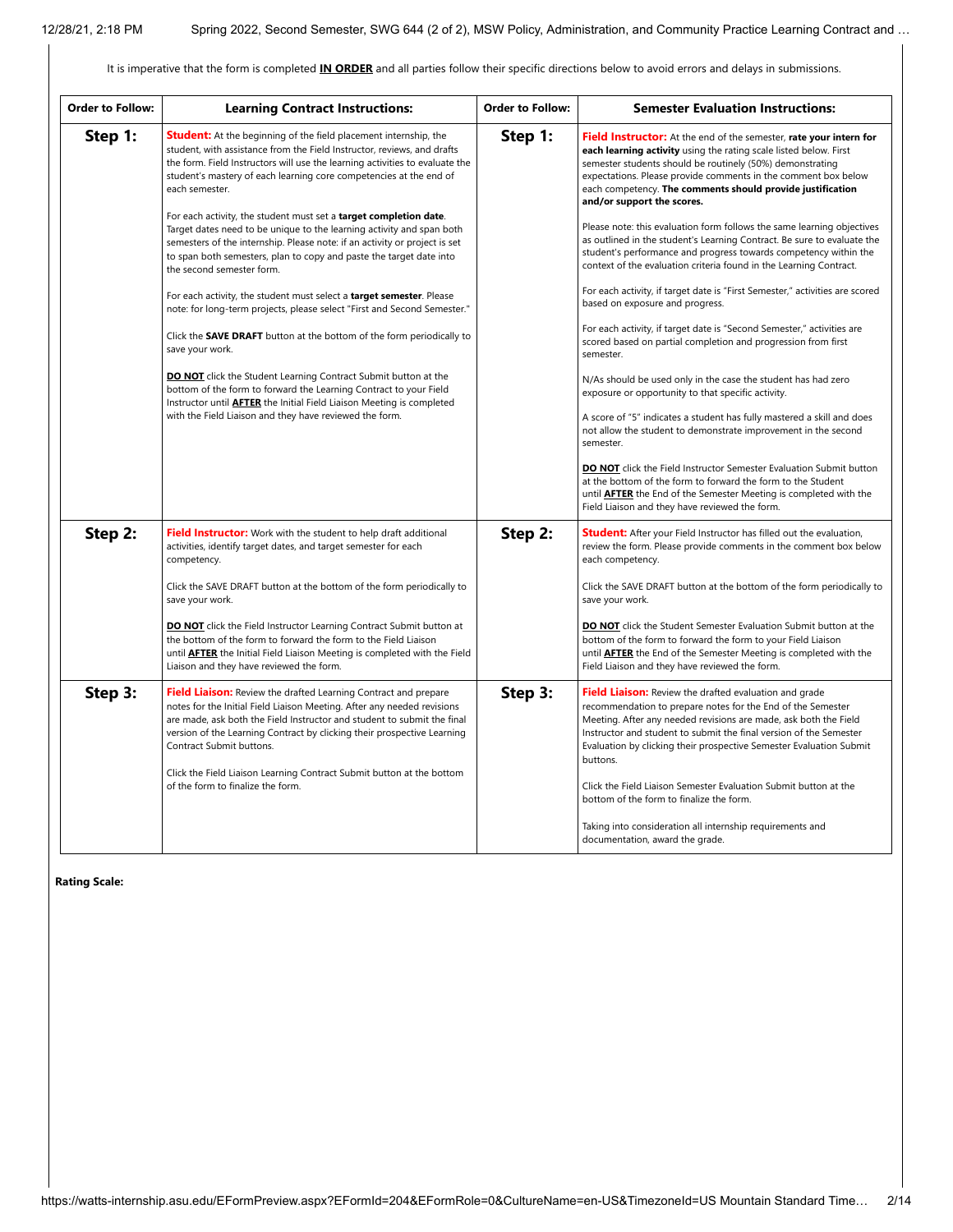| <b>Level of Mastery</b> | <b>Description</b>                                                                                                                                                                                                                                                                                                                                                                                                                                                          |
|-------------------------|-----------------------------------------------------------------------------------------------------------------------------------------------------------------------------------------------------------------------------------------------------------------------------------------------------------------------------------------------------------------------------------------------------------------------------------------------------------------------------|
|                         | Fails to Meet Expectations: Offers no evidence of engagement with practice experience.<br>Suggestions for comments to describe student performance - Does not show up when scheduled; does not engage in agency milieu, activities, or tasks; does not participate in<br>events selected to achieve the course objectives.                                                                                                                                                  |
| 2                       | <b>Occasionally Demonstrates Expectations (less than 50%):</b> Needs improvement.<br>Suggestions for comments to describe student performance - Demonstrates the following: Shows up as scheduled, engaged with agency milieu and in some activities, tasks or<br>events selected to achieve the course objectives; participates in learning experiences but does not show mastery of skills. Working on achieving skills that will lead to achieving<br>course objectives. |
| 3                       | Routinely (50%+) Demonstrates Expectations: Performs at competent level.<br>Suggestions for comments to describe student performance - Demonstrates the following: Understanding of overarching professional competencies; demonstrates commitment<br>to developing practice behavior; performs tasks, or other events selected to achieve course objectives as expected, able to work independently on some activities or tasks.                                           |
| 4                       | Consistently Meets Expectations (75%+): Performs at competent level on most/all tasks.<br>Suggestions for comments to describe student performance - Demonstrates the following: Ability to practice at professional level; demonstrates commitment to developing<br>practice behavior; evidence emerging of mastery in activities, tasks; ability to work independently with clients or some of the activities, tasks or events selected to achieve<br>course objectives.  |
| 5                       | <b>Exceeds Expectations (90%+):</b> Performs above level on most tasks.<br>Suggestions for comments to describe student performance - Demonstrates the following: Knowledge of and use of professional ethics and behaviors in all work; extends this<br>behavior to other activities throughout the practice experience. Mastery of skills in more than half of activities, tasks or other events selected to achieve course objectives.                                   |

#### **Educational Policy Accreditation Standards (EPAS):**

Competency-based education is an outcomes-oriented approach to curriculum design. The goal of the outcomes approach is to ensure that students are able to demonstrate the mastery of integration and application of the competencies in practice. In EPAS, social work practice competence consists of nine interrelated competencies and practice behaviors that are comprised of learning activities. The nine core competencies and one professional growth and development activity are listed below followed by a description of characteristic knowledge, values, skills, cognitive/affective processes (listed as Activities To Evaluate Student Mastery of EPAS) and the resulting practice behaviors that may be used to operationalize the curriculum and assessment methods*.*

Website: NASW 2015 CSWE Educational Policy and Accreditation Standards (CSWE EPAS): [https://www.cswe.org/Accreditation/Standards-and-Policies/2015-EPAS\](https://www.cswe.org/Accreditation/Standards-and-Policies/2015-EPAS/)

#### **Core Competencies & Descriptions:**

#### **1. DemonstrateEthicalandProfessionalBehavior**

Build skills in ethical practice, values identification, professional behavior, utilization of supervision, and technology.

#### **2. Engage Diversity and Difference in Practice**

Build skills in understanding how diversity shapes human experience and identity, understanding and identifying forms of oppression and how they may marginalize, alienate, or create privilege and power.

### **3. AdvanceHumanRightsandSocial,Economic,andEnvironmental Justice**

Build skills in gaining knowledge about theories of human need and social justice, and strategies to promote social and economic justice, eliminate barriers to services, and advance human rights.

#### **4. EngageinPractice-informedResearchandResearch-informedPractice**

Build skills of critical thinking through use of practice experience to inform research and evaluation of research-informed practices.

#### **5. Engage in Policy Practice**

Build skills in understanding the role of policy in service delivery, and the role of practice in policy development.

#### **6. Engage with Individuals, Families, Groups, Organizations, and Communities**

Build skills in understanding and applying strategies to engage diverse clients and constituencies using knowledge of human behavior and social environment to advance practice effectiveness.

#### **7. Assess Individuals, Families, Groups, Organizations, and Communities**

Build skills in understanding and applying methods of assessment with diverse clients and constituencies to advance practice effectiveness.

**8. Intervene with Individuals, Families, Groups, Organizations, and Communities**

Build skills in understanding and applying methods of identifying, analyzing, and implementing evidence-informed interventions to achieve client and constituency goals.

#### **9. Evaluate Practice with Individuals, Families, Groups, Organizations, and Communities**

Build skills in understanding and applying qualitative and quantitative methods for evaluating outcomes to advance practice, policy and service delivery effectiveness.

#### **10. Professional Growth and Development**

Build skills in developing strategies for self-care and gaining knowledge about the Social Work profession, including licensing.

#### **Competency 1: Demonstrate Ethical and Professional Behavior**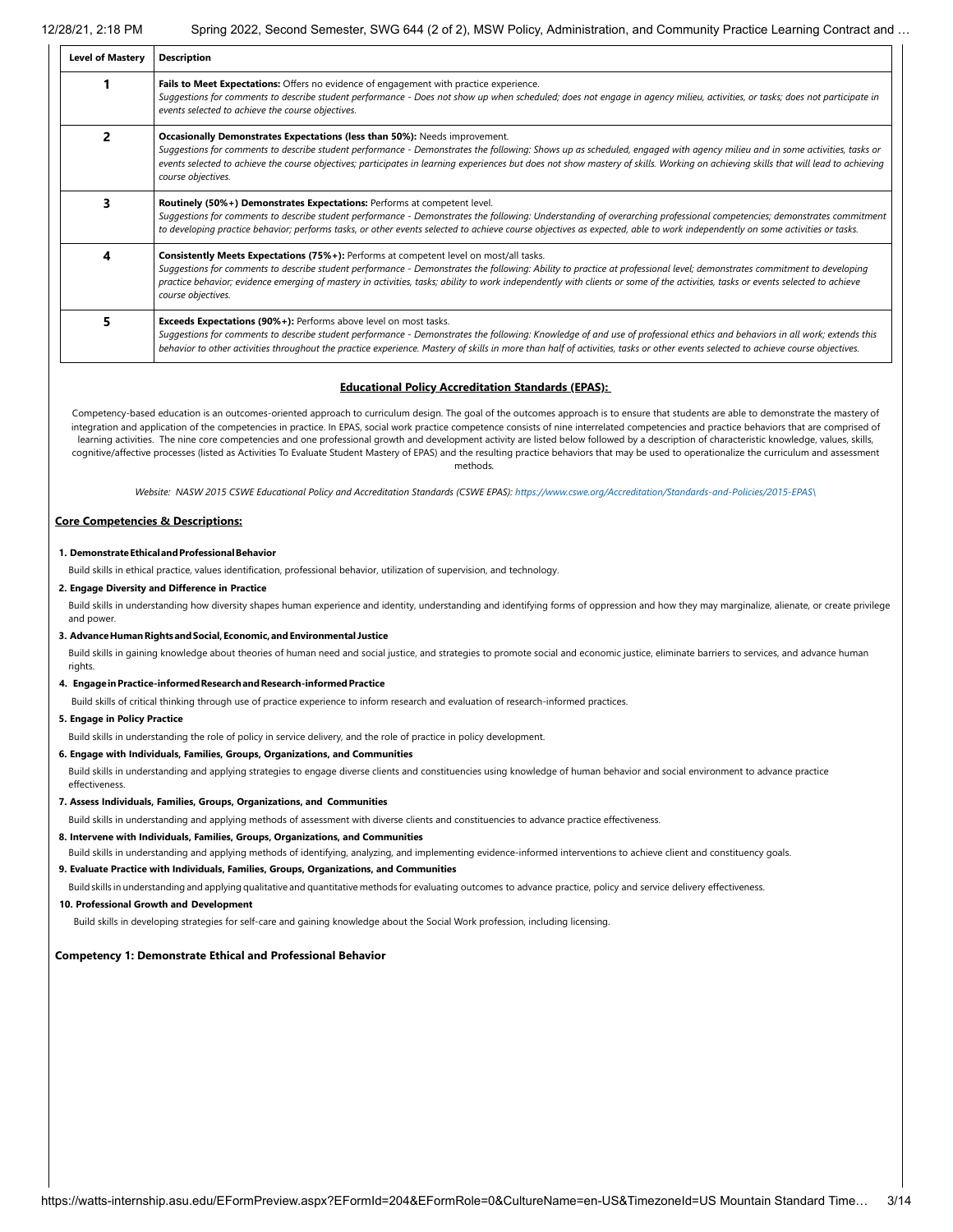|                      | <b>Practice Behaviors:</b>                                                                                                                                                                                                                                                                                                                                                                                                                                                                                                                             | <b>Learning Activities to Evaluate Student's</b><br><b>Mastery of EPAS:</b>                                                                                                                                                                                    | <b>Target Dates:</b> | <b>Target Semester:</b> | <b>Semester Evaluation:</b>                                        |
|----------------------|--------------------------------------------------------------------------------------------------------------------------------------------------------------------------------------------------------------------------------------------------------------------------------------------------------------------------------------------------------------------------------------------------------------------------------------------------------------------------------------------------------------------------------------------------------|----------------------------------------------------------------------------------------------------------------------------------------------------------------------------------------------------------------------------------------------------------------|----------------------|-------------------------|--------------------------------------------------------------------|
| 1.<br>1a             | Macro social workers understand the values and<br>ethics of the profession, as well as relevant<br>policies, laws, and regulations (organizational,<br>city, state, federal, and tribal) that impact practice<br>across various system levels.                                                                                                                                                                                                                                                                                                         | Identify an anti-racist and anti-oppressive best<br>practice pertaining to the placement integrating<br>the principles included in the NASW code of<br>ethics, evidence-based knowledge, and relevant<br>legal and policy-related information.                 |                      |                         | $\bigcirc$ 1 $\bigcirc$ 2 $\bigcirc$ 3 $\bigcirc$ 4<br>$O5$ $ON/A$ |
| 1.<br>1b             |                                                                                                                                                                                                                                                                                                                                                                                                                                                                                                                                                        | Identify which placement documents (policies,<br>manuals, or other materials) relate to social work<br>ethics (such as confidentiality, appropriate<br>relationships, etc.)                                                                                    |                      |                         | ○1 ○2 ○3 ○4<br>$O5$ $ON/A$                                         |
| 1.<br>2a             | Macro social workers demonstrate the capacity,<br>integrity, and commitment to act in an ethical<br>manner that promotes inclusive participation in<br>decision-making, practice, research, policy, and<br>community building. To ensure ethical practice<br>with communities, organizations, and in the<br>policy arena, these social workers use self-<br>reflection, supervision, consultation, and lifelong<br>learning to address how their attitudes and<br>biases influence their personal and professional<br>identity, values, and behaviors. | Use critical self-reflection of one's own personal<br>experiences, culture, context, affective reactions,<br>power and privilege to manage personal values<br>and maintain professionalism in policy arenas,<br>organizations, and communities.                |                      |                         | O1O2O3O4<br>$O5$ $ON/A$                                            |
| 1.<br>2 <sub>b</sub> |                                                                                                                                                                                                                                                                                                                                                                                                                                                                                                                                                        | Identify your leadership and supervisory style<br>using self-reflection tools. Discuss with field<br>instructor.                                                                                                                                               |                      |                         | ○1 ○2 ○3 ○4<br>$O5$ $ON/A$                                         |
| 1.<br>3              | Social workers communicate their viewpoints<br>and positions within various professional arenas<br>(e.g., practice, communities, organizations, and<br>the broader society) in manners that are<br>research-informed, community-inspired,<br>culturally aware, and grounded in social justice.                                                                                                                                                                                                                                                         | Demonstrate professional demeanor in behavior;<br>appearance; and oral, written, and electronic<br>communication as well as awareness of<br>appropriate interactions in policy arenas,<br>organizations, and communities.                                      |                      |                         | O1 O2 O3 O4<br>$O5$ $ON/A$                                         |
| 1.<br>4              | Use technology ethically and appropriately to<br>facilitate practice outcomes.                                                                                                                                                                                                                                                                                                                                                                                                                                                                         | Review and analyze the technology policy of the<br>agency and the agency's use of technology to<br>outreach to and serve clients. Make<br>recommendations to strengthen these agencies<br>policies and practices.                                              |                      |                         | O1 O2 O3 O4<br>$O5$ $ON/A$                                         |
| 1.<br>5              | Demonstrate an understanding of the<br>significance of social work supervision as an<br>accountability mechanism in supporting ethical<br>and professional social work practice.                                                                                                                                                                                                                                                                                                                                                                       | Analyze ethical dilemma(s) you've encountered<br>in your field placement using an established<br>framework (such as one learned in SWG 682).<br>Use supervision and consultation to quide<br>professional judgment and behavior to navigate<br>your framework. |                      |                         | O1 O2 O3 O4<br>$O5$ $ON/A$                                         |
|                      |                                                                                                                                                                                                                                                                                                                                                                                                                                                                                                                                                        | To save your form at any time, scroll all the<br>way down, past Competency 10, and click the<br>first "Save Draft" button, below the "Learning<br><b>Contract Review" section.</b>                                                                             |                      |                         | Has not been actioned                                              |
|                      |                                                                                                                                                                                                                                                                                                                                                                                                                                                                                                                                                        |                                                                                                                                                                                                                                                                |                      |                         | Semester Rating (average)                                          |

**Competency 1: Student's Semester Comments:** (To save your comments at any time, scroll down to the bottom of the form, and click the Save Draft button next to Student Semester Evaluation Submit.)

Competency 1: Field Instructor's Semester Comments: (To save your comments at any time, scroll down to the bottom of the form, and click the Save Draft button next to Field Instructor Semester Evaluation Submit.)

**Competency 2: Engage Diversity and Difference in Practice**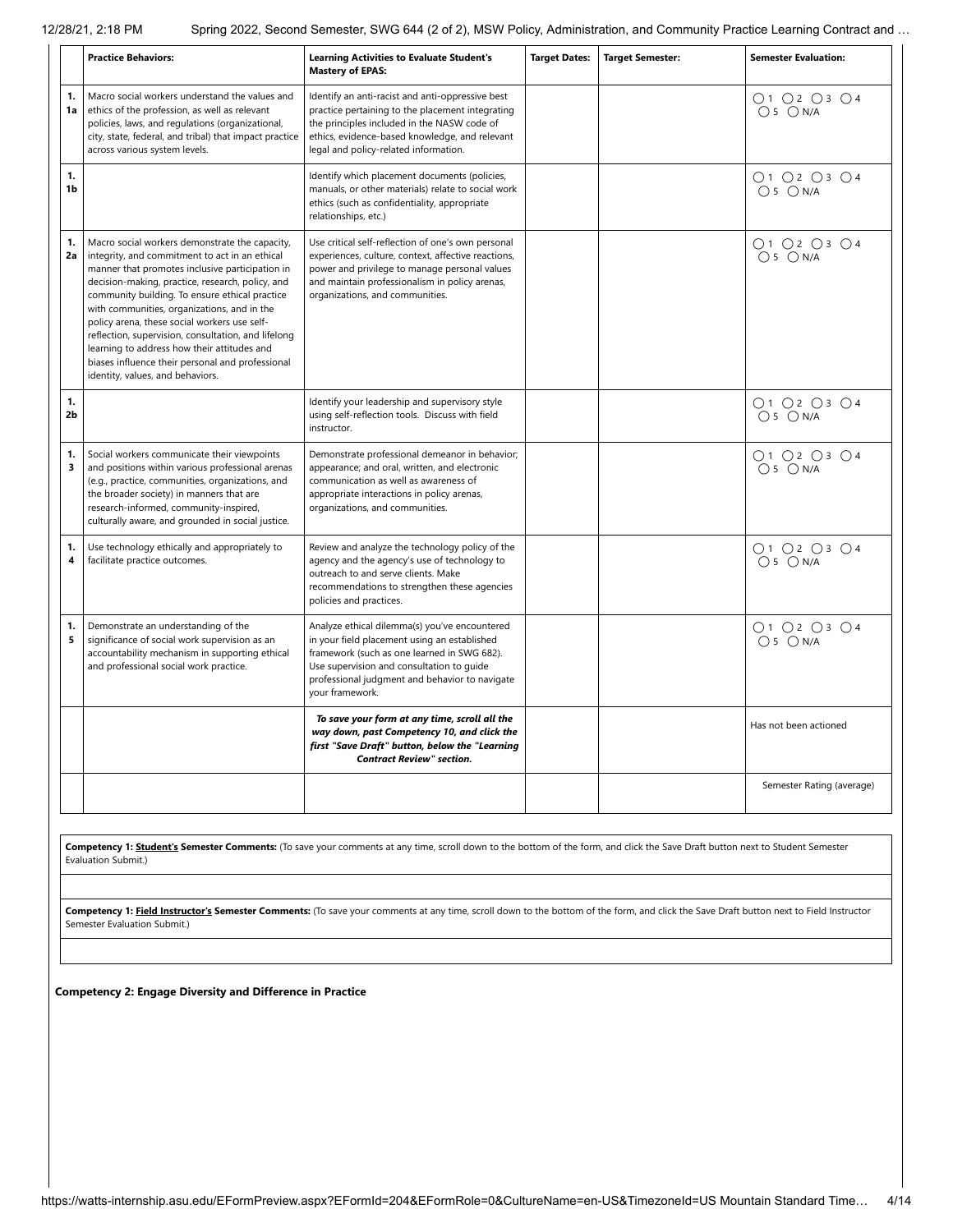|                      | <b>Practice Behaviors:</b>                                                                                                                                                                                                                                                                                                                                                                                                                                                                               | <b>Learning Activities to Evaluate Student's</b><br><b>Mastery of EPAS:</b>                                                                                                                                                                                                                                                                                                          | <b>Target Dates:</b> | <b>Target Semester:</b> | <b>Semester Evaluation:</b> |
|----------------------|----------------------------------------------------------------------------------------------------------------------------------------------------------------------------------------------------------------------------------------------------------------------------------------------------------------------------------------------------------------------------------------------------------------------------------------------------------------------------------------------------------|--------------------------------------------------------------------------------------------------------------------------------------------------------------------------------------------------------------------------------------------------------------------------------------------------------------------------------------------------------------------------------------|----------------------|-------------------------|-----------------------------|
| 2.<br>1a             | Macro social workers recognize how diversity,<br>power, and oppression shape individual and<br>group experiences and are critical to identity<br>development.                                                                                                                                                                                                                                                                                                                                            | Identify who the relevant stakeholder groups are<br>for the placement (such as community, clients,<br>staff, funders, board members, etc.)                                                                                                                                                                                                                                           |                      |                         | O1 O2 O3 O4<br>$O5$ $ON/A$  |
| 2.<br>1b             |                                                                                                                                                                                                                                                                                                                                                                                                                                                                                                          | Engage with diverse stakeholders in promoting a<br>deep self-awareness and cultural humility with an<br>understanding of how one's own personal biases,<br>power, and privilege affect the engagement<br>process and all aspects of macro practice.<br>Identify 2 strategies for addressing personal<br>biases; implement them and discuss<br>outputs/outcomes with your supervisor. |                      |                         | O1 O2 O3 O4<br>$O5$ $ON/A$  |
| 2.<br>$\overline{2}$ | Diversity is understood as a concept that<br>includes intersectionality; and the various ways in<br>which age, class, color, culture, global location,<br>disability and ability, ethnicity, gender, gender<br>identity and expression, immigration status,<br>marital status, political ideology, race,<br>religion/spirituality, sex, sexual orientation, and<br>tribal sovereignty interact to shape the multiple<br>dimensions of identity and positionality, both<br>individually and collectively. | Formulate inclusive engagement strategies for<br>your agency, or examine those that exist based<br>on an intersectional analysis of systems of power,<br>privilege, and oppression both within and<br>outside organizational, community, and policy<br>contexts.                                                                                                                     |                      |                         | O1 O2 O3 O4<br>$O5$ $ON/A$  |
| 2.<br>3              | Macro practitioners build on the strength of<br>diversity and the history of people, organizations,<br>and communities to inform collaborative<br>engagement processes.                                                                                                                                                                                                                                                                                                                                  | Critically examine your agency on how it reflects<br>and addresses issues of disparities and diversity.<br>Emphasize how the placement was created and<br>evolved historically What systems are in place to<br>accommodate the needs of a diverse<br>population?                                                                                                                     |                      |                         | O1O2O3O4<br>$O5$ $ON/A$     |
|                      |                                                                                                                                                                                                                                                                                                                                                                                                                                                                                                          | To save your form at any time, scroll all the<br>way down, past Competency 10, and click the<br>first "Save Draft" button, below the "Learning<br><b>Contract Review" section.</b>                                                                                                                                                                                                   |                      |                         | Has not been actioned       |
|                      |                                                                                                                                                                                                                                                                                                                                                                                                                                                                                                          |                                                                                                                                                                                                                                                                                                                                                                                      |                      |                         | Semester Rating (average)   |

Competency 2: Student's Semester Comments: (To save your comments at any time, scroll down to the bottom of the form, and click the Save Draft button next to Student Semester Evaluation Submit.)

Competency 2: Field Instructor's Semester Comments: (To save your comments at any time, scroll down to the bottom of the form, and click the Save Draft button next to Field Instructor Semester Evaluation Submit.)

**Competency 3: Advance Human Rights and Social, Economic, and Environmental Justice**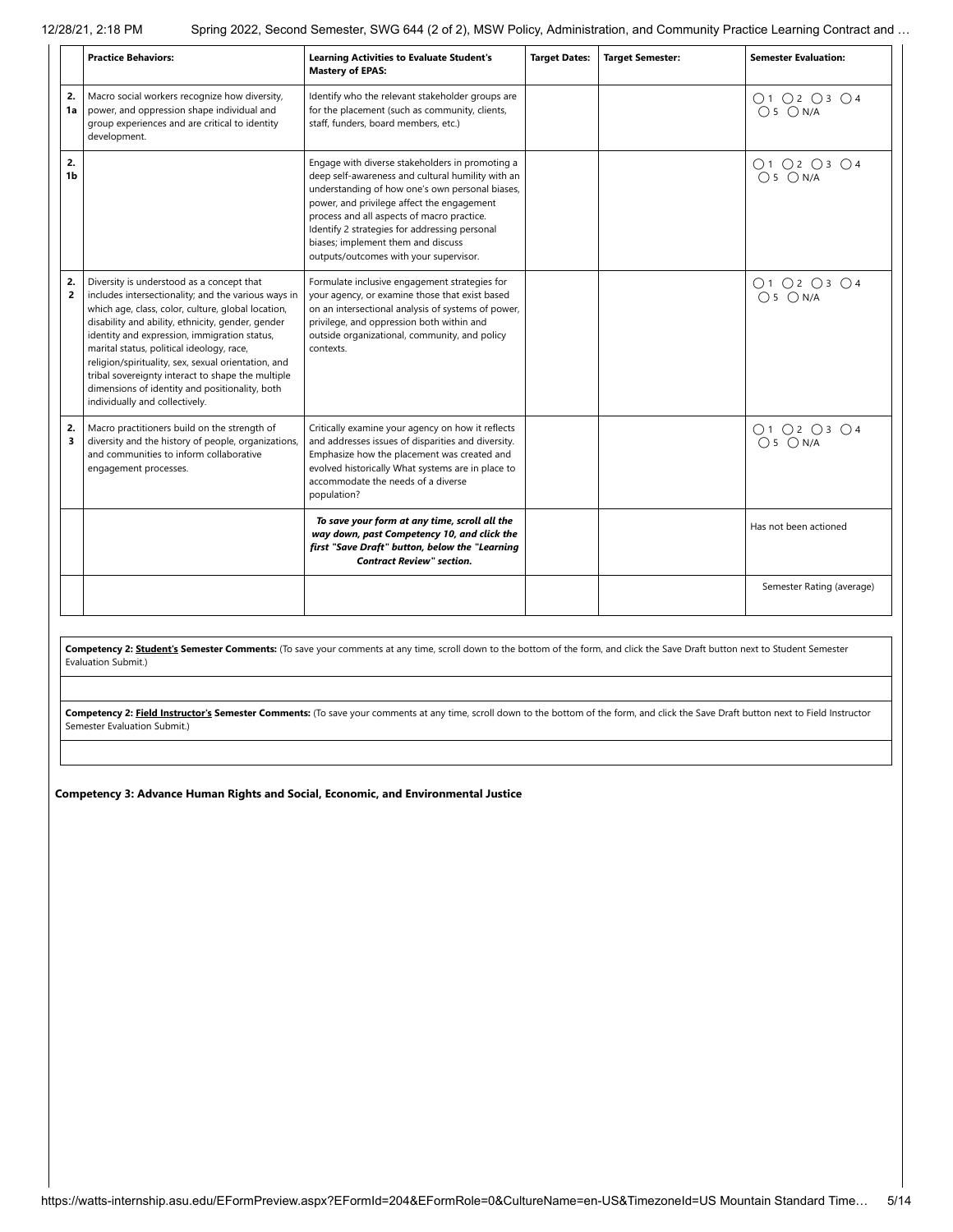|          | <b>Practice Behaviors:</b>                                                                                                                                                                                                                                                                                                                                                                                                                        | <b>Learning Activities to Evaluate Student's</b><br><b>Mastery of EPAS:</b>                                                                                                                                                                                                                                                                                                                                                           | <b>Target Dates:</b> | <b>Target Semester:</b> | <b>Semester Evaluation:</b> |
|----------|---------------------------------------------------------------------------------------------------------------------------------------------------------------------------------------------------------------------------------------------------------------------------------------------------------------------------------------------------------------------------------------------------------------------------------------------------|---------------------------------------------------------------------------------------------------------------------------------------------------------------------------------------------------------------------------------------------------------------------------------------------------------------------------------------------------------------------------------------------------------------------------------------|----------------------|-------------------------|-----------------------------|
| 3.<br>1a | Macro social workers understand that the social<br>work's founders, many of whom were human<br>rights and social justice activists, organized a<br>professional response to social problems based<br>on supporting individuals and groups and<br>reforming social structures. Human rights-based<br>approaches call for the redistribution of power<br>and privilege in a society to reduce inequities<br>and ensure dignity and respect for all. | Recognize that people and communities are<br>rights-holders, and inherently deserving and<br>worthy of social, economic, and environmental<br>justice based on their human rights. Identify the<br>rights holders and stakeholders in your<br>community. Formulate a strategy (using a<br>strategy chart learned in SWG 682) for how to<br>obtain more equitable rights among<br>stakeholders and beneficiaries in your<br>community. |                      |                         | 01 02 03 04<br>05 0 N/A     |
| 3.<br>1b |                                                                                                                                                                                                                                                                                                                                                                                                                                                   | Recognize that peoples' wellbeing and rights are<br>the responsibility of certain duty-bearers. Identity<br>the duty-bearers who are responsible for the<br>rights-holders and stakeholders in your<br>community and the various system levels within<br>which the placement interacts.                                                                                                                                               |                      |                         | O1 O2 O3 O4<br>$O5$ $ON/A$  |
| 3.<br>2  | Rights-based principles call macro social workers<br>to social, environmental, and political activism to<br>implement sustainable and equitable<br>interventions that promote human dignity and<br>well-being for all.                                                                                                                                                                                                                            | Identify a social work intervention, practice,<br>program, or policy from your field setting. Define<br>how it relates to human rights-based<br>approaches.                                                                                                                                                                                                                                                                           |                      |                         | O1 O2 O3 O4<br>$O5$ $ON/A$  |
| 3.<br>3  | Macro social workers apply critical thinking and<br>consciousness to current social injustices and<br>issues, while acknowledging the historical<br>contexts in which they were created and<br>maintained.                                                                                                                                                                                                                                        | Using critical thinking skills engage clients or<br>constituents in designing or promoting<br>programs and services that address human<br>rights.                                                                                                                                                                                                                                                                                     |                      |                         | O1 O2 O3 O4<br>$O5$ $ON/A$  |
|          |                                                                                                                                                                                                                                                                                                                                                                                                                                                   | To save your form at any time, scroll all the<br>way down, past Competency 10, and click the<br>first "Save Draft" button, below the "Learning<br><b>Contract Review" section.</b>                                                                                                                                                                                                                                                    |                      |                         | Has not been actioned       |
|          |                                                                                                                                                                                                                                                                                                                                                                                                                                                   |                                                                                                                                                                                                                                                                                                                                                                                                                                       |                      |                         | Semester Rating (average)   |

Competency 3: **Student's Semester Comments:** (To save your comments at any time, scroll down to the bottom of the form, and click the Save Draft button next to Student Semester Evaluation Submit.)

Competency 3: Field Instructor's Semester Comments: (To save your comments at any time, scroll down to the bottom of the form, and click the Save Draft button next to Field Instructor Semester Evaluation Submit.)

**Competency 4: Engage in Practice-Informed Research and Research-Informed Practice**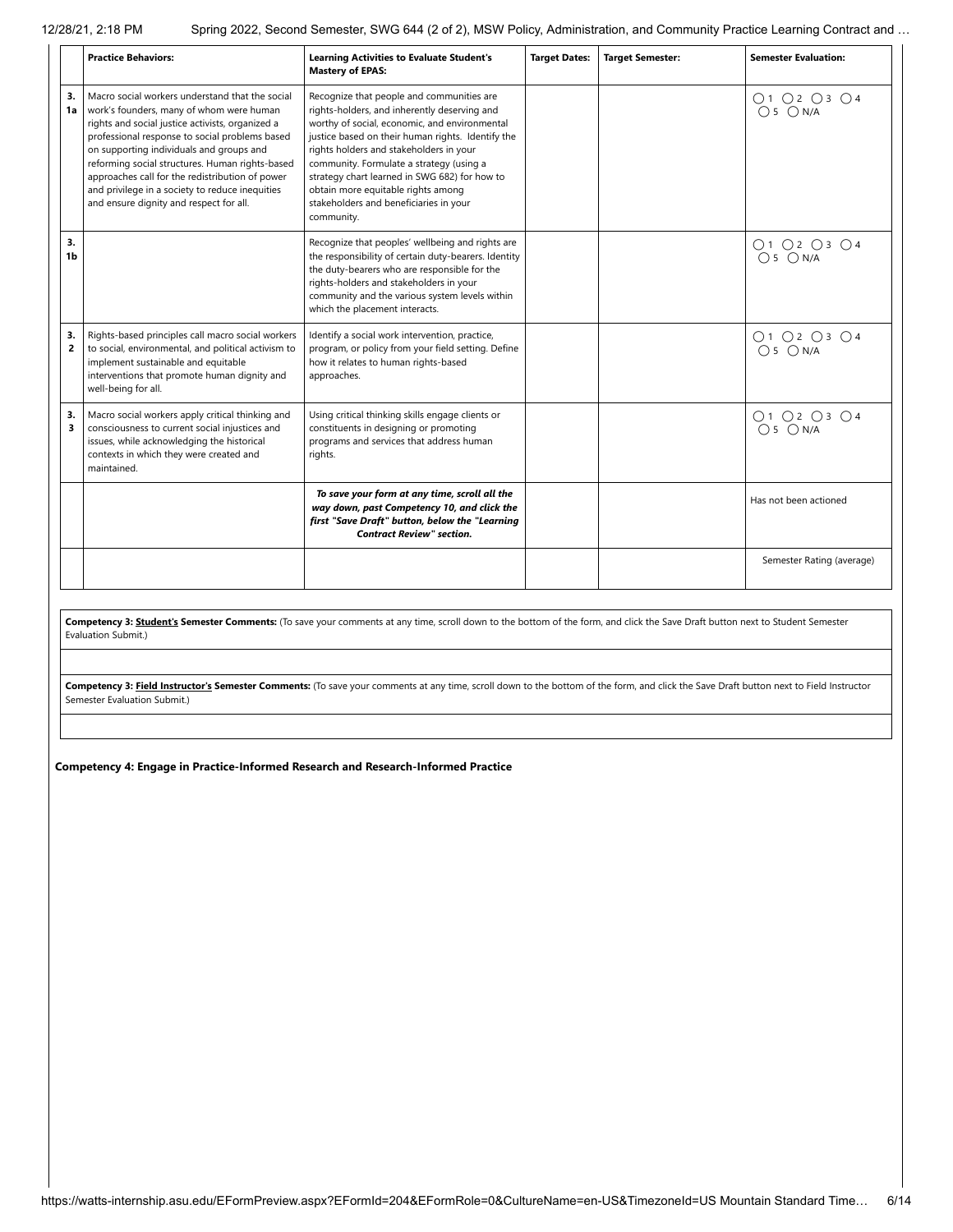|                      | <b>Practice Behaviors:</b>                                                                                                                                                                                                                                                                                                                                                                                                                                                             | <b>Learning Activities to Evaluate Student's</b><br><b>Mastery of EPAS:</b>                                                                                                                                                                                                                           | <b>Target Dates:</b> | <b>Target Semester:</b> | <b>Semester Evaluation:</b> |
|----------------------|----------------------------------------------------------------------------------------------------------------------------------------------------------------------------------------------------------------------------------------------------------------------------------------------------------------------------------------------------------------------------------------------------------------------------------------------------------------------------------------|-------------------------------------------------------------------------------------------------------------------------------------------------------------------------------------------------------------------------------------------------------------------------------------------------------|----------------------|-------------------------|-----------------------------|
| 4.<br>1              | Macro social workers understand the importance<br>of the role of research in macro practice, and<br>specifically the application of quantitative and<br>qualitative methodologies in advancing the<br>science of macro social work practice at the level<br>of policy, organizations, and communities.                                                                                                                                                                                 | Identify a social theory (such as one from SWG<br>682) that pertains to the placement. Critically<br>analyze the theory: does it explain the behavior<br>of people, communities, or organizations? Does<br>it fit your experience in the placement? How can<br>this inform your social work practice? |                      |                         | O1 O2 O3 O4<br>$O5$ $ON/A$  |
| 4.<br>$\overline{2}$ | Macro social workers know the principles of<br>logic, scientific inquiry, and culturally informed<br>and ethical approaches to building<br>knowledge and guiding practice.                                                                                                                                                                                                                                                                                                             | Apply critical thinking to engage in the analysis<br>of quantitative and qualitative research methods<br>and research findings in data collection.                                                                                                                                                    |                      |                         | O1 O2 O3 O4<br>$O5$ $ON/A$  |
| 4.<br>3              | Macro practitioners recognize environmental,<br>sociocultural, and historical factors that affect the<br>inclusion of underrepresented populations in<br>research and understand how this research<br>enhances service delivery and contributes to<br>broader knowledge building within macro<br>practice. Macro social workers understand that<br>the evidence that informs macro practice derives<br>from multi-disciplinary, multi-sector sources, and<br>multiple ways of knowing. | Use and translate research evidence to inform<br>and improve practice, in the policy arena,<br>administration, and communities.                                                                                                                                                                       |                      |                         | 01 02 03 04<br>05 0 N/A     |
| 4.<br>4              | Macro social workers understand that many<br>types of evidence, from personal narrative to<br>analysis of large data sets, inform the<br>development, analysis, and critique of social<br>policies and interventions. They also understand<br>the processes for translating research findings<br>into effective practice.                                                                                                                                                              | Consciously integrate the voices and experiences<br>of those directly affected by social, economic,<br>and political inequality and report research and<br>how it translates to improved programs/services<br>and practices.                                                                          |                      |                         | O1 O2 O3 O4<br>$O5$ $ON/A$  |
|                      |                                                                                                                                                                                                                                                                                                                                                                                                                                                                                        | To save your form at any time, scroll all the<br>way down, past Competency 10, and click the<br>first "Save Draft" button, below the "Learning<br><b>Contract Review" section.</b>                                                                                                                    |                      |                         | Has not been actioned       |
|                      |                                                                                                                                                                                                                                                                                                                                                                                                                                                                                        |                                                                                                                                                                                                                                                                                                       |                      |                         | Semester Rating (average)   |

Competency 4: **Student's Semester Comments:** (To save your comments at any time, scroll down to the bottom of the form, and click the Save Draft button next to Student Semester Evaluation Submit.)

Competency 4: **Field Instructor's Semester Comments:** (To save your comments at any time, scroll down to the bottom of the form, and click the Save Draft button next to Field Instructor Semester Evaluation Submit.)

**Competency 5: Engage in Policy Practice**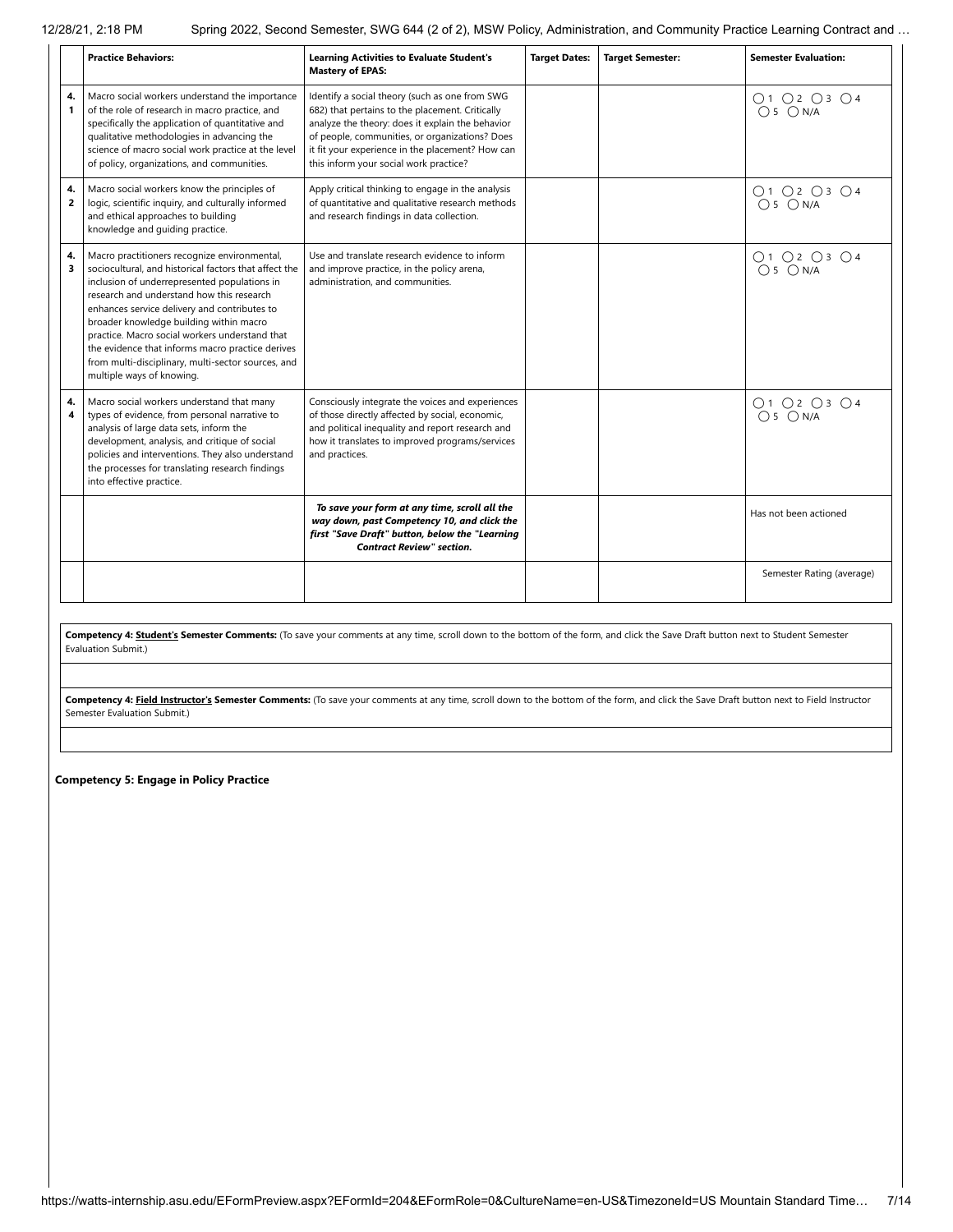|                      | <b>Practice Behaviors:</b>                                                                                                                                                                                                                                                                                                                                  | <b>Learning Activities to Evaluate Student's</b><br><b>Mastery of EPAS:</b>                                                                                                                                                                | <b>Target Dates:</b> | <b>Target Semester:</b> | <b>Semester Evaluation:</b> |
|----------------------|-------------------------------------------------------------------------------------------------------------------------------------------------------------------------------------------------------------------------------------------------------------------------------------------------------------------------------------------------------------|--------------------------------------------------------------------------------------------------------------------------------------------------------------------------------------------------------------------------------------------|----------------------|-------------------------|-----------------------------|
| 5.<br>1              | Macro social workers expand their understanding<br>of how historical, political, social, economic, and<br>cultural factors shape policy at the federal, state,<br>tribal, and local levels, by examining how those<br>policies impact individuals, families, communities<br>and society.                                                                    | Demonstrate skills in analysis, formulation and<br>advocacy of policies that are reflective of social<br>work values, are anti-racist and anti-oppressive,<br>and advance human rights and social, economic,<br>and environmental justice. |                      |                         | O1 O2 O3 O4<br>$O5$ $ON/A$  |
| 5.<br>2a             | Based on critical social welfare policy analysis,<br>macro social workers develop policy practice<br>interventions to advance human rights, equity,<br>access to comprehensive social welfare services,<br>as well as social, economic, and environmental<br>justice.                                                                                       | Apply critical thinking to analyze, formulate, and<br>advocate for policies that advance human rights<br>and social, economic and environmental justice.                                                                                   |                      |                         | O1 O2 O3 O4<br>$O5$ $ON/A$  |
| 5.<br>2 <sub>b</sub> |                                                                                                                                                                                                                                                                                                                                                             | Synthesize and disseminate information to key<br>stakeholders and policymakers on the impact of<br>policies on diverse communities.                                                                                                        |                      |                         | O1 O2 O3 O4<br>$O5$ $ON/A$  |
| 5.<br>3a             | Macro social workers engage with individuals<br>and communities to help build the capacity of<br>affected constituencies to participate in<br>advocacy, including working with coalitions and<br>decision makers to advance policies that align<br>with social work values and promote human<br>rights, and social, economic, and environmental<br>justice. | Analyze key policy issues related to human rights<br>and social, economic, and environmental justice,<br>with a special emphasis on populations of the<br>Southwest.                                                                       |                      |                         | O1 O2 O3 O4<br>$O5$ $ON/A$  |
| 5.<br>3b             |                                                                                                                                                                                                                                                                                                                                                             | Engage with diverse individuals and communities<br>to facilitate and participate in the advocacy and<br>policy process.                                                                                                                    |                      |                         | O1 O2 O3 O4<br>$O5$ $ON/A$  |
|                      |                                                                                                                                                                                                                                                                                                                                                             | To save your form at any time, scroll all the<br>way down, past Competency 10, and click the<br>first "Save Draft" button, below the "Learning<br><b>Contract Review" section.</b>                                                         |                      |                         | Has not been actioned       |
|                      |                                                                                                                                                                                                                                                                                                                                                             |                                                                                                                                                                                                                                            |                      |                         | Semester Rating (average)   |

**Competency 5: Student's Semester Comments:** (To save your comments at any time, scroll down to the bottom of the form, and click the Save Draft button next to Student Semester Evaluation Submit.)

Competency 5: Field Instructor's Semester Comments: (To save your comments at any time, scroll down to the bottom of the form, and click the Save Draft button next to Field Instructor Semester Evaluation Submit.)

**Competency 6: Engage with Individuals, Families, Groups, Organizations, and Communities**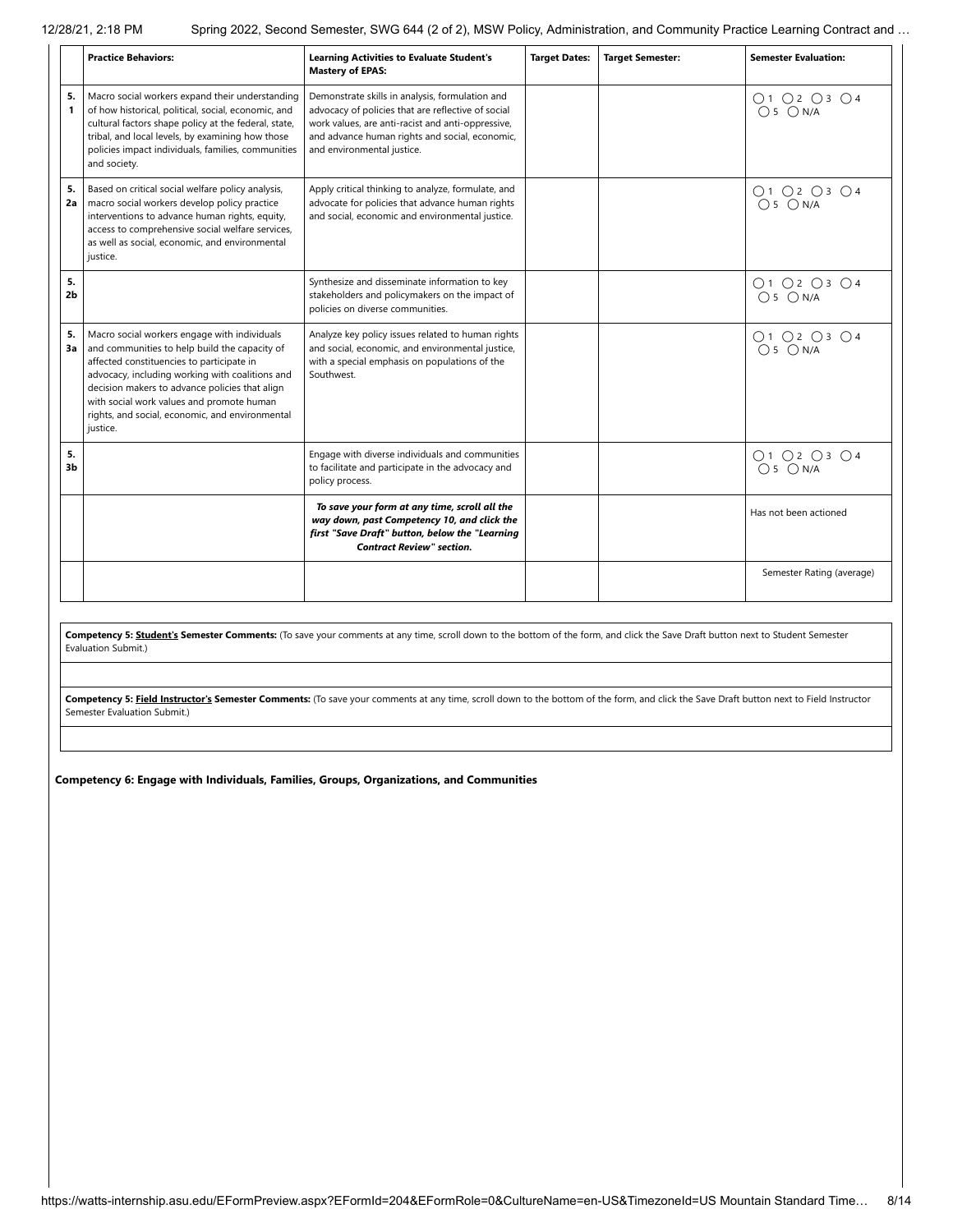|                      | <b>Practice Behaviors:</b>                                                                                                                                                                                                                                                                                                                                                                                                                                                     | <b>Learning Activities to Evaluate Student's</b><br><b>Mastery of EPAS:</b>                                                                                                                                                                                            | <b>Target Dates:</b> | <b>Target Semester:</b> | <b>Semester Evaluation:</b> |
|----------------------|--------------------------------------------------------------------------------------------------------------------------------------------------------------------------------------------------------------------------------------------------------------------------------------------------------------------------------------------------------------------------------------------------------------------------------------------------------------------------------|------------------------------------------------------------------------------------------------------------------------------------------------------------------------------------------------------------------------------------------------------------------------|----------------------|-------------------------|-----------------------------|
| 6.<br>1              | Macro social workers understand that<br>engagement is an essential, ongoing component<br>of the dynamic and interactive process of macro<br>social work practice with, and on behalf of,<br>diverse individuals, families, groups,<br>organizations, communities, and policymaking<br>bodies.                                                                                                                                                                                  | Apply effective facilitation and mediation skills to<br>promote dialogue and collaborative processes.                                                                                                                                                                  |                      |                         | O1 O2 O3 O4<br>$O5$ $ON/A$  |
| 6.<br>$\overline{2}$ | Macro social workers understand macro-level<br>theories of human behavior and the social<br>environment (e.g., theories of social change,<br>administration, management, planning,<br>community engagement, and social group<br>behaviors), and critically appraise and apply this<br>knowledge to facilitate and sustain engagement<br>with consumers and constituencies, including<br>individuals, families, groups, organizations,<br>communities, and policymaking bodies. | Demonstrate and analyze their own leadership<br>skills as well as power dynamic and those of<br>constituent groups (such as through using the<br>power analysis tool learned in SWG 682) to<br>initiate and facilitate dialogue that mobilizes and<br>sustains action. |                      |                         | 01 02 03 04<br>05 0 N/A     |
| 6.<br>3              | Macro social workers understand and analyze<br>power dynamics when developing strategies and<br>tactics to engage diverse individuals,<br>communities, constituencies, allies, and targets<br>to both address issues of concern to the<br>profession and to advance practice effectiveness.                                                                                                                                                                                    | Student will use multiple digital, written, and oral<br>communication skills to engage different<br>constituencies, partners and target audiences.                                                                                                                     |                      |                         | 01 02 03 04<br>05 0 N/A     |
|                      |                                                                                                                                                                                                                                                                                                                                                                                                                                                                                | To save your form at any time, scroll all the<br>way down, past Competency 10, and click the<br>first "Save Draft" button, below the "Learning<br><b>Contract Review" section.</b>                                                                                     |                      |                         | Has not been actioned       |
|                      |                                                                                                                                                                                                                                                                                                                                                                                                                                                                                |                                                                                                                                                                                                                                                                        |                      |                         | Semester Rating (average)   |
|                      |                                                                                                                                                                                                                                                                                                                                                                                                                                                                                | Competency 6: Student's Semester Comments: (To save your comments at any time, scroll down to the bottom of the form, and click the Save Draft button next to Student Semester                                                                                         |                      |                         |                             |

Evaluation Submit.)

**Competency 6: Field Instructor's Semester Comments:** (To save your comments at any time, scroll down to the bottom of the form, and click the Save Draft button next to Field Instructor Semester Evaluation Submit.)

**Competency 7: Assess Individuals, Families, Groups, Organizations and Communities**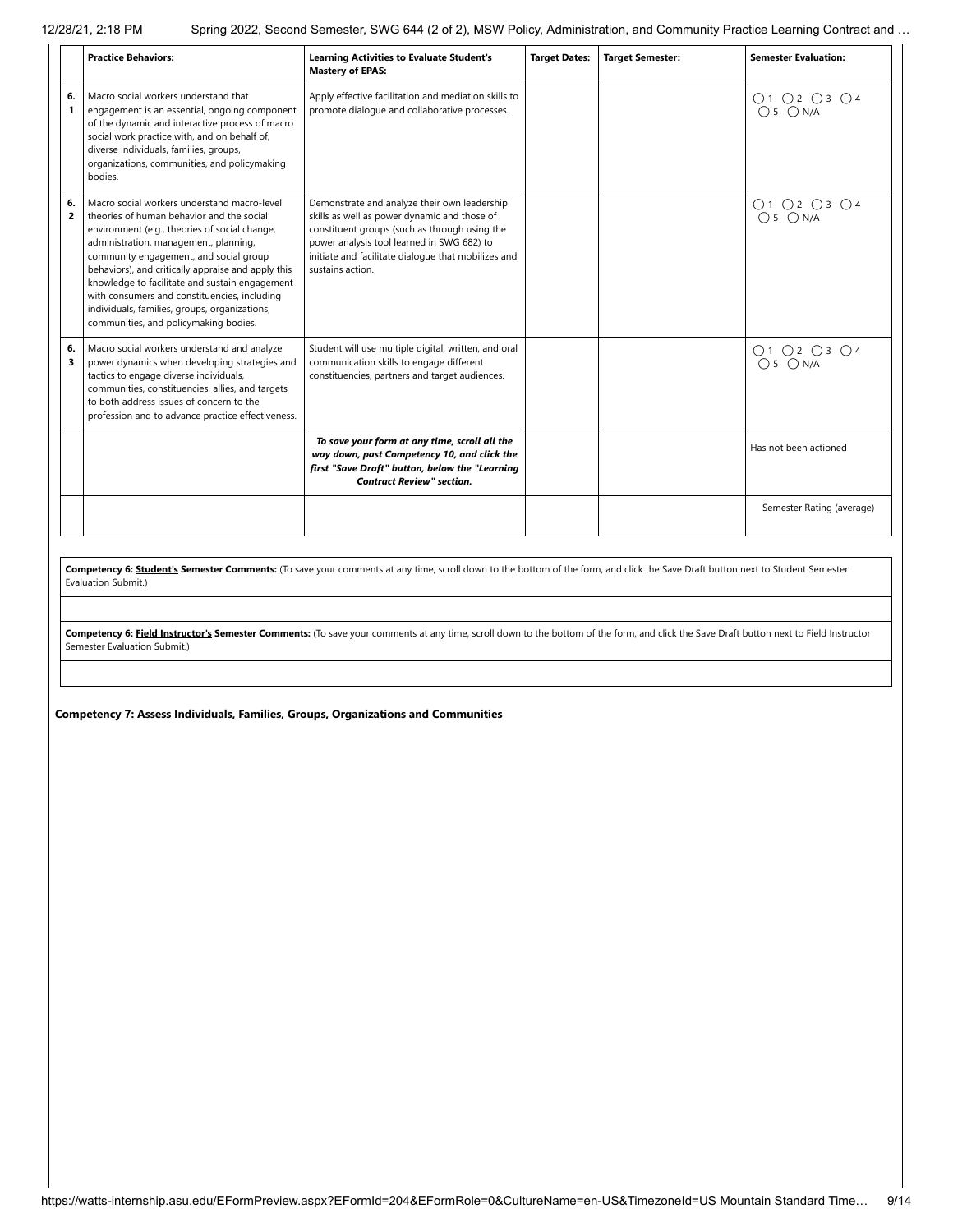|                      | <b>Practice Behaviors:</b>                                                                                                                                                                                                                                                                                                                                                                                                                                                                 | <b>Learning Activities to Evaluate Student's</b><br><b>Mastery of EPAS:</b>                                                                                                                                                                                                                                                                                                             | <b>Target Dates:</b> | <b>Target Semester:</b> | <b>Semester Evaluation:</b> |
|----------------------|--------------------------------------------------------------------------------------------------------------------------------------------------------------------------------------------------------------------------------------------------------------------------------------------------------------------------------------------------------------------------------------------------------------------------------------------------------------------------------------------|-----------------------------------------------------------------------------------------------------------------------------------------------------------------------------------------------------------------------------------------------------------------------------------------------------------------------------------------------------------------------------------------|----------------------|-------------------------|-----------------------------|
| 7.<br>1a             | Macro social workers understand that<br>assessment is an essential component of the<br>dynamic and interactive process of social work<br>practice with, and on behalf of, diverse<br>individuals, families, groups, organizations, and<br>communities. Macro social workers acknowledge<br>that ongoing assessment provides critical insight<br>to ensure practice planning decisions are<br>relevant and responsive to the current context<br>and needs of communities and organizations. | Assess and analyze assets, needs, benefits, gaps<br>in services, rights, and the inequitable<br>distribution of resources and power (such as<br>through using an asset mapping tool) to identify<br>appropriate macro interventions.                                                                                                                                                    |                      |                         | O1 O2 O3 O4<br>$O5$ $ON/A$  |
| 7.<br>1b             |                                                                                                                                                                                                                                                                                                                                                                                                                                                                                            | Identify the last time organizational assessment<br>was conducted at the placement (such as needs /<br>assets assessment) and discuss.                                                                                                                                                                                                                                                  |                      |                         | O1O2O3O4<br>$O5$ $ON/A$     |
| 7.<br>$\overline{2}$ | Macro social workers critically analyze the<br>historical, social, economic, and cultural context<br>in which macro practice takes place; the current<br>political landscape, and relevant power<br>dynamics; the strengths and needs of affected<br>individuals, groups, families, organizations, and<br>communities; and the social policies and other<br>structural, social, and community forces that<br>create and perpetuate discrimination and<br>oppression.                       | Develop, select, and conduct assessments using<br>appropriate metrics, analytical methods,<br>frameworks, and tools, including primary data<br>sources (e.g., surveys, interviews), secondary data<br>sources (e.g., census, polling, precinct data), and<br>the lived experience of affected individuals,<br>families, groups within organizations,<br>communities, and policy arenas. |                      |                         | O1 O2 O3 O4<br>$O5$ $ON/A$  |
| 7.<br>3              | Macro social workers recognize the implications<br>of the larger practice context in the assessment<br>process, and value the importance of<br>participatory and inter-professional collaboration<br>in this process.                                                                                                                                                                                                                                                                      | Develop multi-sector and inter-professional<br>linkages to inform a critical assessment of<br>strengths, needs, and challenges within groups,<br>organizations, and community groups.                                                                                                                                                                                                   |                      |                         | O1O2O3O4<br>$O5$ $ON/A$     |
|                      |                                                                                                                                                                                                                                                                                                                                                                                                                                                                                            | To save your form at any time, scroll all the<br>way down, past Competency 10, and click the<br>first "Save Draft" button, below the "Learning<br><b>Contract Review" section.</b>                                                                                                                                                                                                      |                      |                         | Has not been actioned       |
|                      |                                                                                                                                                                                                                                                                                                                                                                                                                                                                                            |                                                                                                                                                                                                                                                                                                                                                                                         |                      |                         | Semester Rating (average)   |

**Competency 7: Student's Semester Comments:** (To save your comments at any time, scroll down to the bottom of the form, and click the Save Draft button next to Student Semester Evaluation Submit.)

Competency 7: Field Instructor's Semester Comments: (To save your comments at any time, scroll down to the bottom of the form, and click the Save Draft button next to Field Instructor Semester Evaluation Submit.)

**Competency 8: Intervene with Individuals, Families, Groups, Organizations and Communities**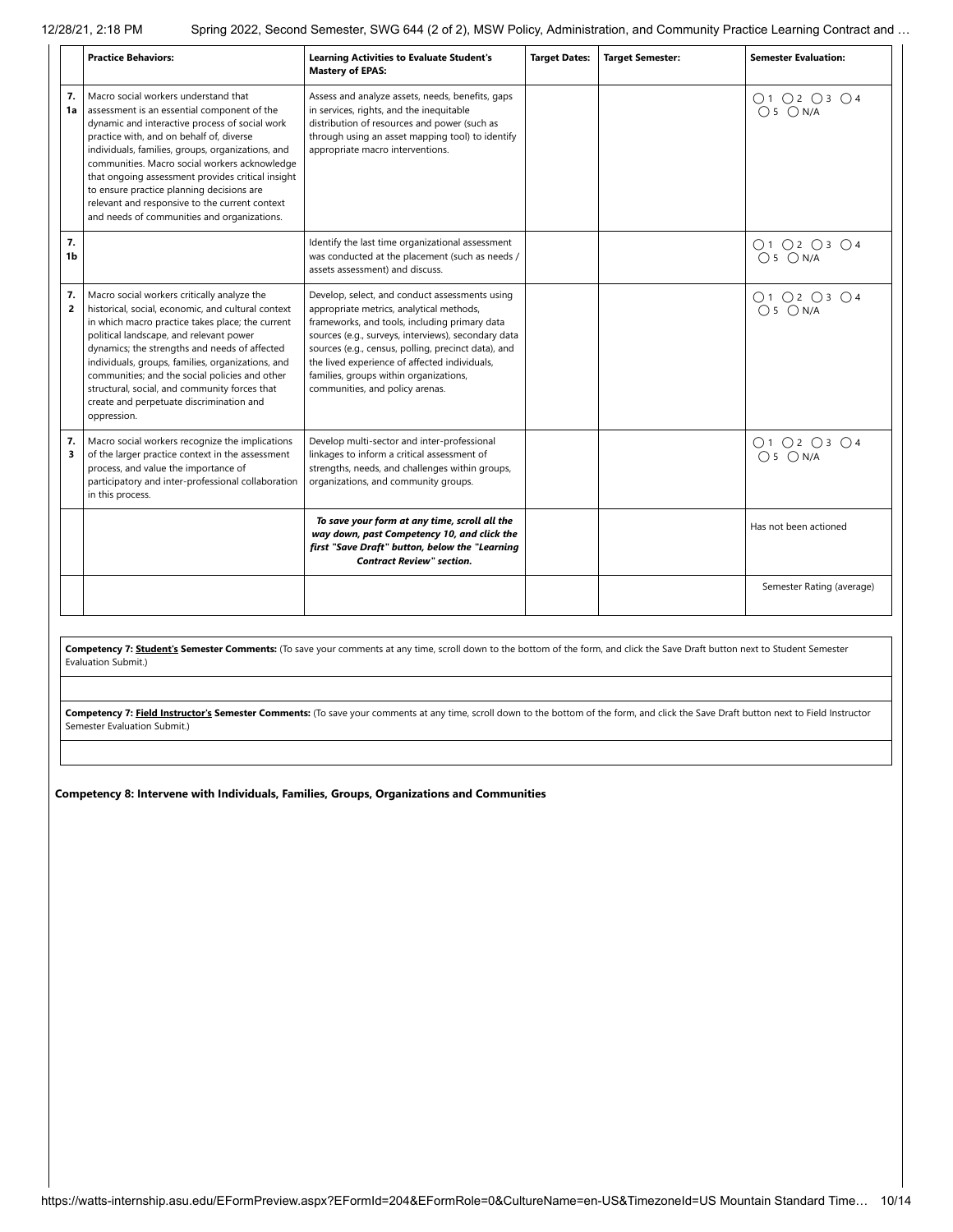|                      | <b>Practice Behaviors:</b>                                                                                                                                                                                                                                                                                        | <b>Learning Activities to Evaluate Student's</b><br><b>Mastery of EPAS:</b>                                                                                                        | <b>Target Dates:</b> | <b>Target Semester:</b> | <b>Semester Evaluation:</b> |
|----------------------|-------------------------------------------------------------------------------------------------------------------------------------------------------------------------------------------------------------------------------------------------------------------------------------------------------------------|------------------------------------------------------------------------------------------------------------------------------------------------------------------------------------|----------------------|-------------------------|-----------------------------|
| 8.<br>1              | Macro social workers recognize that intervention<br>is a fundamental strategy for the dynamic,<br>iterative, and interactive process of macro social<br>work practice with, and on behalf of, diverse<br>individuals, families, groups, organizations, and<br>communities to facilitate positive change.          | Select one intervention for groups, organizations<br>or communities and review with field instructor.                                                                              |                      |                         | 01 02 03 04<br>05 0 N/A     |
| 8.<br>$\overline{2}$ | Macro social workers are knowledgeable about<br>human and group change theories, and the<br>identification, application, and adaptation (when<br>warranted) of evidenced-informed approaches<br>and strategies for achieving the goals of change<br>for individuals, families, communities, and<br>organizations. | Practice inter-professional/inter-agency<br>collaboration to facilitate positive change<br>strategies.                                                                             |                      |                         | O1 O2 O3 O4<br>$O5$ $ON/A$  |
| 8.<br>3              | Macro practitioners use research-informed<br>evidence to address the root causes of social<br>problems and incorporate indigenous knowledge<br>of affected populations, communities, and<br>organizations with their participation.                                                                               | Create social media content (using social media<br>outreach and recruitment platforms such as<br>those discussed in SWG 682) to communicate<br>information about the agency.       |                      |                         | O1 O2 O3 O4<br>$O 5$ $ON/A$ |
| 8.<br>4              | Macro social workers in the Southwest are<br>particularly sensitive to the cultural diversity of<br>their practice settings, and the historical<br>influences of oppression and discrimination in<br>un/underserved communities.                                                                                  | Negotiate, mediate, and advocate with and on<br>behalf of diverse populations and communities<br>and facilitate their participation in macro<br>interventions.                     |                      |                         | 01 02 03 04<br>05 0 N/A     |
|                      |                                                                                                                                                                                                                                                                                                                   | To save your form at any time, scroll all the<br>way down, past Competency 10, and click the<br>first "Save Draft" button, below the "Learning<br><b>Contract Review" section.</b> |                      |                         | Has not been actioned       |
|                      |                                                                                                                                                                                                                                                                                                                   |                                                                                                                                                                                    |                      |                         | Semester Rating (average)   |

**Competency 8: Student's Semester Comments:** (To save your comments at any time, scroll down to the bottom of the form, and click the Save Draft button next to Student Semester Evaluation Submit.)

Competency 8: **Field Instructor's Semester Comments:** (To save your comments at any time, scroll down to the bottom of the form, and click the Save Draft button next to Field Instructor Semester Evaluation Submit.)

**Competency 9: Evaluate Practice with Individuals, Families, Groups, Organizations, and Communities**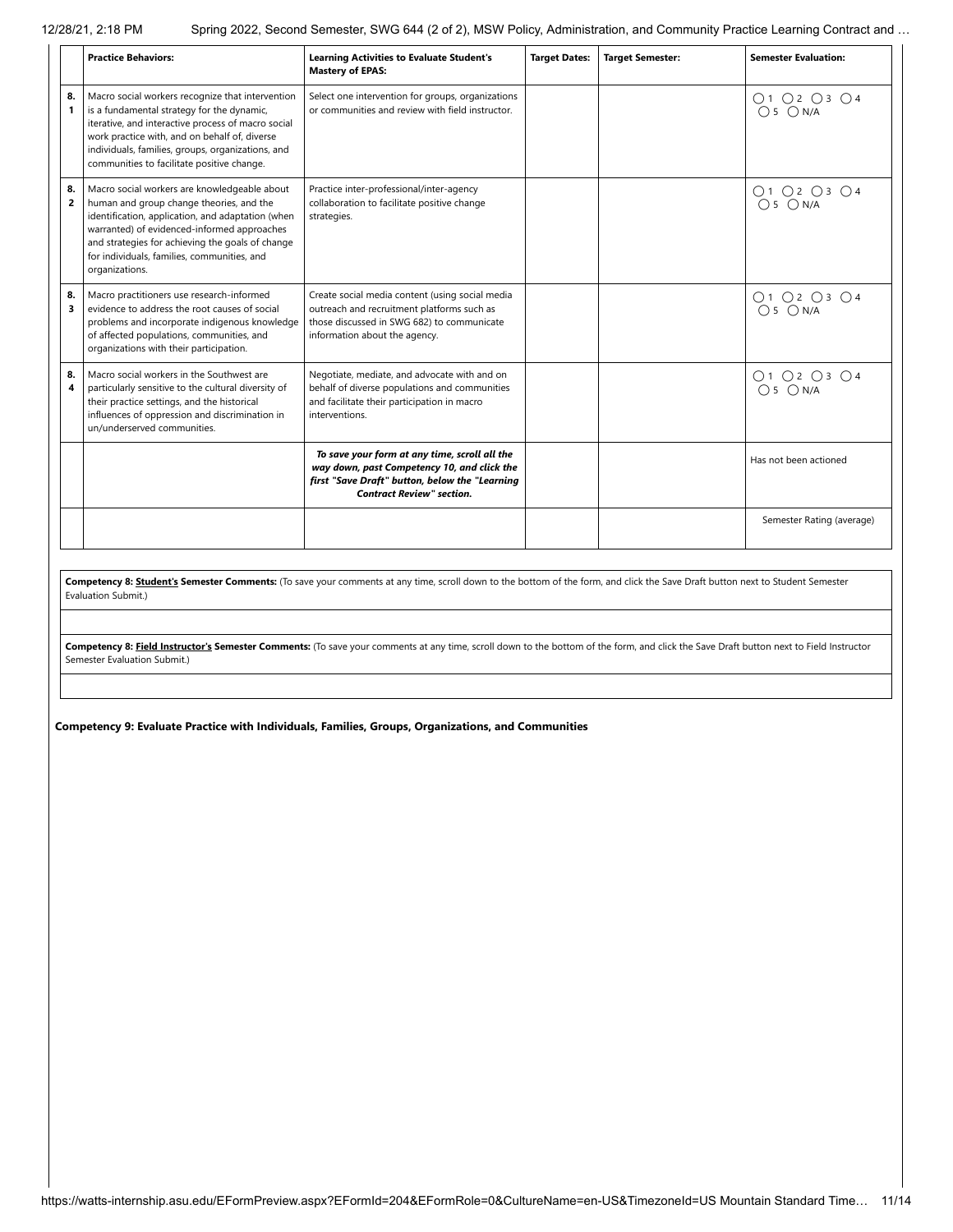|                    | <b>Practice Behaviors:</b>                                                                                                                                                                                                                                                                                                                                                                                                                                      | <b>Learning Activities to Evaluate Student's</b><br><b>Mastery of EPAS:</b>                                                                                                                                                                          | <b>Target Dates:</b> | <b>Target Semester:</b> | <b>Semester Evaluation:</b>                                    |
|--------------------|-----------------------------------------------------------------------------------------------------------------------------------------------------------------------------------------------------------------------------------------------------------------------------------------------------------------------------------------------------------------------------------------------------------------------------------------------------------------|------------------------------------------------------------------------------------------------------------------------------------------------------------------------------------------------------------------------------------------------------|----------------------|-------------------------|----------------------------------------------------------------|
| 9.<br>1a           | Macro social workers demonstrate an<br>appreciation for self-reflective and evidenced-<br>informed practice across practice levels and in<br>diverse settings. Macro social workers<br>demonstrate competence in understanding the<br>key principles and applying the methods of<br>process and outcome evaluation as well as the<br>application of process improvement strategies to<br>advance macro practice, policy, and program<br>delivery effectiveness. | Using collaborative evaluation engagement<br>strategies design and develop a program theory<br>and program logic model.                                                                                                                              |                      |                         | O1 O2 O3 O4<br>$O5$ $ON/A$                                     |
| 9.<br>1b           |                                                                                                                                                                                                                                                                                                                                                                                                                                                                 | Design and implement a process evaluation, a<br>process improvement plan, or an outcome<br>evaluation of a social work program.                                                                                                                      |                      |                         | O1 O2 O3 O4<br>$O5$ $ON/A$                                     |
| 9.<br>1c           |                                                                                                                                                                                                                                                                                                                                                                                                                                                                 | Design and develop an analysis of an<br>organizational or governmental policy.                                                                                                                                                                       |                      |                         | O1 O2 O3 O4<br>$O5$ $ON/A$                                     |
| 9.<br>1d           |                                                                                                                                                                                                                                                                                                                                                                                                                                                                 | Design, conduct, and analyze a quantitative data<br>collection project (secondary data analysis,<br>surveys).                                                                                                                                        |                      |                         | O1 O2 O3 O4<br>$O5$ $ON/A$                                     |
| 9.<br>1e           |                                                                                                                                                                                                                                                                                                                                                                                                                                                                 | Design, conduct, and analyze a qualitative data<br>collection project (key informant interviews,<br>focus groups, observations).                                                                                                                     |                      |                         | $\bigcap$ 1 $\bigcap$ 2 $\bigcap$ 3 $\bigcap$ 4<br>$O5$ $ON/A$ |
| 9.<br>$\mathbf{z}$ | Macro social workers in the Southwest recognize<br>the importance of culturally grounded and<br>humble models of evaluation and the active<br>engagement of community stakeholders in the<br>evaluation process.                                                                                                                                                                                                                                                | Engage diverse populations, communities, and<br>groups of stakeholders in the evaluation process,<br>with special attention to addressing, when<br>possible issues of power and oppression among<br>stakeholders who may be most vulnerable.         |                      |                         | O1 O2 O3 O4<br>$O5$ $ON/A$                                     |
| 9.<br>3            | Macro social workers demonstrate competence<br>in the use of both qualitative and quantitative<br>methods of inquiry, along with translational<br>communication skills to ensure appropriate<br>dissemination of information and ongoing<br>stakeholder engagement.                                                                                                                                                                                             | Identify any current evaluation practices at the<br>placement. Taking that into consideration, apply<br>techniques of program evaluation and process<br>improvement to drive enhancement in social<br>welfare service reach, impact, and efficiency. |                      |                         | O1 O2 O3 O4<br>$O5$ $ON/A$                                     |
|                    |                                                                                                                                                                                                                                                                                                                                                                                                                                                                 | To save your form at any time, scroll all the<br>way down, past Competency 10, and click the<br>first "Save Draft" button, below the "Learning<br><b>Contract Review" section.</b>                                                                   |                      |                         | Has not been actioned                                          |
|                    |                                                                                                                                                                                                                                                                                                                                                                                                                                                                 |                                                                                                                                                                                                                                                      |                      |                         | Semester Rating (average)                                      |

**Competency 9: Student's Semester Comments:** (To save your comments at any time, scroll down to the bottom of the form, and click the Save Draft button next to Student Semester Evaluation Submit.)

Competency 9: Field Instructor's Semester Comments: (To save your comments at any time, scroll down to the bottom of the form, and click the Save Draft button next to Field Instructor Semester Evaluation Submit.)

**Competency 10: Professional Growth and Development**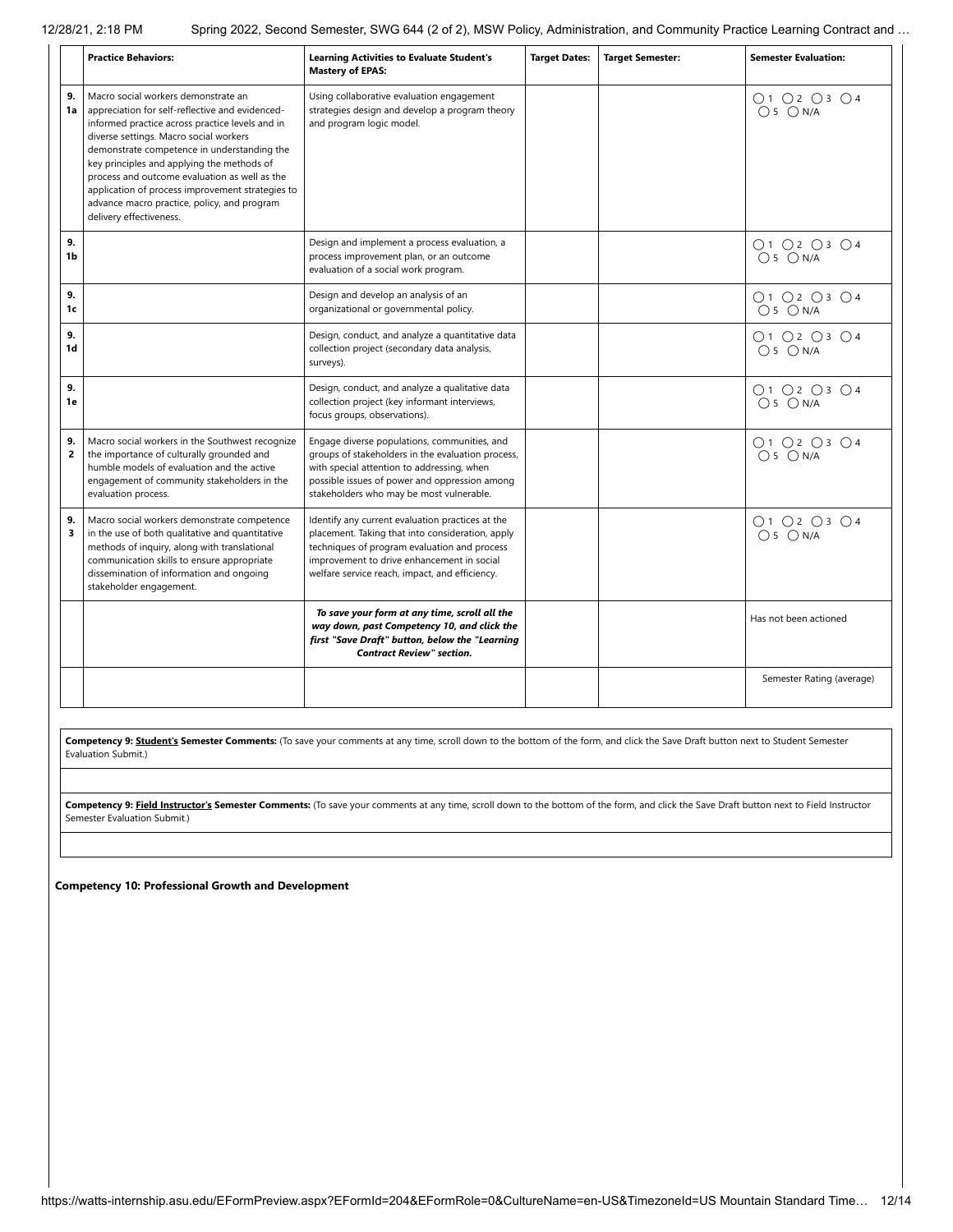|                 | <b>Practice Behaviors:</b>                                                             | <b>Learning Activities to Evaluate Student's</b><br><b>Mastery of EPAS:</b>                                                                                                                                                                                                                                                                              | <b>Target Dates:</b> | <b>Target Semester:</b> | <b>Semester Evaluation:</b>                                        |
|-----------------|----------------------------------------------------------------------------------------|----------------------------------------------------------------------------------------------------------------------------------------------------------------------------------------------------------------------------------------------------------------------------------------------------------------------------------------------------------|----------------------|-------------------------|--------------------------------------------------------------------|
| 10<br>$\cdot$ 1 | Maintains a strategy for promoting personal and<br>professional balance and self-care. | Student will develop a weekly self-care plan and<br>implement plan throughout internship using<br>supervision to seek feedback.                                                                                                                                                                                                                          |                      |                         | O1O2O3O4<br>$O5$ $ON/A$                                            |
| 10<br>.2        | Effectively utilizes supervision for evaluation of<br>skill acquisition.               | Student attends supervision consistently to seek<br>feedback on skill development and then<br>practices self-reflection and self-correction.                                                                                                                                                                                                             |                      |                         | $\bigcirc$ 1 $\bigcirc$ 2 $\bigcirc$ 3 $\bigcirc$ 4<br>$O5$ $ON/A$ |
| 10<br>.3        | Develop a plan for continued professional<br>development.                              | a) Register for an ASU Handshake account and<br>build a profile (and/or use a comparable<br>platform such as LinkedIn). b) Use Career and<br>Professional Development Services' resume-<br>critique service to finalize your resume. c) Attend<br>at least one Career and Professional<br>Development workshop or a comparable training<br>per semester. |                      |                         | O1 O2 O3 O4<br>$O5$ $ON/A$                                         |
|                 |                                                                                        | To save your form at any time, scroll all the<br>way down, past Competency 10, and click the<br>first "Save Draft" button, below the "Learning<br><b>Contract Review" section.</b>                                                                                                                                                                       |                      |                         | Has not been actioned                                              |
|                 |                                                                                        |                                                                                                                                                                                                                                                                                                                                                          |                      |                         | Semester Rating (average)                                          |
|                 |                                                                                        |                                                                                                                                                                                                                                                                                                                                                          |                      |                         |                                                                    |

**Competency 10: Student's Semester Comments:** (To save your comments at any time, scroll down to the bottom of the form, and click the Save Draft button next to Student Semester Evaluation Submit.)

Competency 10: Field Instructor's Semester Comments: (To save your comments at any time, scroll down to the bottom of the form, and click the Save Draft button next to Field Instructor Semester Evaluation Submit.)

\*\*\*\*\*\*\*\*\*\*\*\*\*\*\*\*\*\*\***Learning Contract Submit buttons**\*\*\*\*\*\*\*\*\*\*\*\*\*\*\*\*\*\*\*\*\*\*\*\*\*\*

| Step 1:                                                                                                                                                                                                                                                                                                                                                                                                                                                                                                                                                                                                                                                                                                                                                                                                                                                                                                                                                                                                                                                                                                                                                                            | Step 2:                                                                                                                                                                                                                                                                                                                                                                                                                                                                                                                | Step 3:                                                                                                                                                                                                                                                                                                                                                                                                                                    |
|------------------------------------------------------------------------------------------------------------------------------------------------------------------------------------------------------------------------------------------------------------------------------------------------------------------------------------------------------------------------------------------------------------------------------------------------------------------------------------------------------------------------------------------------------------------------------------------------------------------------------------------------------------------------------------------------------------------------------------------------------------------------------------------------------------------------------------------------------------------------------------------------------------------------------------------------------------------------------------------------------------------------------------------------------------------------------------------------------------------------------------------------------------------------------------|------------------------------------------------------------------------------------------------------------------------------------------------------------------------------------------------------------------------------------------------------------------------------------------------------------------------------------------------------------------------------------------------------------------------------------------------------------------------------------------------------------------------|--------------------------------------------------------------------------------------------------------------------------------------------------------------------------------------------------------------------------------------------------------------------------------------------------------------------------------------------------------------------------------------------------------------------------------------------|
| Student: At the beginning of the field placement internship, the student,<br>with assistance from the Field Instructor, reviews and drafts the form. Field<br>Instructors will use the learning activities to evaluate the student's mastery<br>of each learning core competencies at the end of each semester.<br>For each activity, the student must set a target completion date. Target<br>dates need to be unique to the learning activity and span both semesters of<br>the internship. Please note: if an activity or project is set to span both<br>semesters, plan to copy and paste the target date into the second semester<br>form.<br>For each activity, the student must select a target semester. Please note: for<br>long-term projects, please select "First and Second Semester."<br>Click the SAVE DRAFT button at the bottom of the form periodically to save<br>your work.<br>DO NOT click the Student Learning Contract Submit button at the bottom of<br>the form to forward the Learning Contract to your Field Instructor<br>until <b>AFTER</b> the Initial Field Liaison Meeting is completed with the Field<br>Liaison and they have reviewed the form. | Field Instructor: Work with the student to help draft additional activities,<br>identify target dates, and target semester for each competency.<br>Click the SAVE DRAFT button at the bottom of the form periodically to save<br>your work.<br>DO NOT click the Field Instructor Learning Contract Submit button at the<br>bottom of the form to forward the form to the Field Liaison until <b>AFTER</b> the<br>Initial Field Liaison Meeting is completed with the Field Liaison and they<br>have reviewed the form. | Field Liaison: Review the drafted Learning Contract and prepare notes for<br>the Initial Field Liaison Meeting. After any needed revisions are made, ask<br>both the Field Instructor and student to submit the final version of the<br>Learning Contract by clicking their prospective Learning Contract Submit<br>buttons.<br>Click the Field Liaison Learning Contract Submit button at the bottom of the<br>form to finalize the form. |

**Learning Contract Review:**

| Field Instructor: I have reviewed this Learning Contract with my student. | Field Liaison: I have reviewed this Learning Contract with my student and Field Instructor. |
|---------------------------------------------------------------------------|---------------------------------------------------------------------------------------------|
| $\bigcap$ Yes $\bigcap$ No                                                | $\bigcirc$ Yes $\bigcirc$ No                                                                |
| I approve this Learning Contract.                                         | I approve this Learning Contract.                                                           |
| $\bigcap$ Yes $\bigcap$ No                                                | $\bigcap$ Yes $\bigcap$ No                                                                  |
| Comments regarding the Learning Contract:                                 | Comments regarding the Learning Contract:                                                   |

#### **Student**:

Has not been actioned **Field Instructor**:

### Has not been actioned

**Field Liaison**:

Has not been actioned

\*\*\*\*\*\*\*\*\*\*\*\*\*\*\*\***Semester Evaluation Submit buttons**\*\*\*\*\*\*\*\*\*\*\*\*\*\*\*\*\*\*\*\*\*\*\*\*\*\*

https://watts-internship.asu.edu/EFormPreview.aspx?EFormId=204&EFormRole=0&CultureName=en-US&TimezoneId=US Mountain Standard Time… 13/14